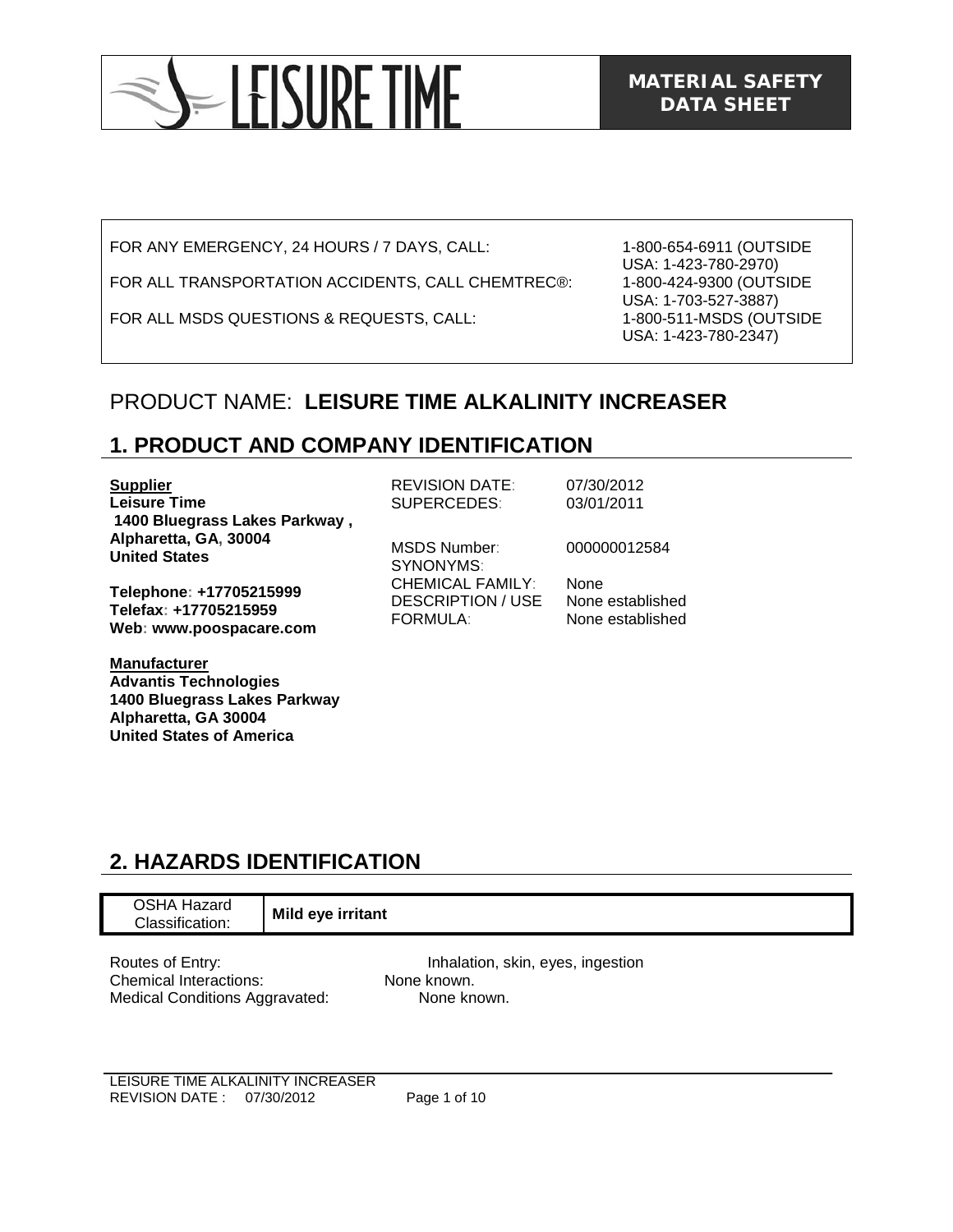

#### Human Threshold Response Data

Odor Threshold Not established for product.

Irritation Threshold Not established for product.

#### **Hazardous Materials Identification System / National Fire Protection Association Classifications**

| Hazard Ratings: | Health | Flammability | Physical / Instability | PPI / Special<br>hazard. |
|-----------------|--------|--------------|------------------------|--------------------------|
| <b>HMIS</b>     |        |              |                        |                          |
| <b>NFPA</b>     |        |              |                        |                          |

#### Immediate (Acute) Health Effects

| <b>Inhalation Toxicity:</b>  | Can cause mechanical irritation if dusts are generated. Not expected<br>to be toxic by inhalation.                               |
|------------------------------|----------------------------------------------------------------------------------------------------------------------------------|
| Skin Toxicity:               | Not expected to cause irritation. Not expected to be absorbed through<br>the skin. Not expected to be toxic from dermal contact. |
| Eye Toxicity:                | May cause mild eye irritation. No corneal involvement or visual<br>impairment is expected.                                       |
| Ingestion Toxicity:          | Ingestion may cause gastrointestinal irritation, nausea, vomiting and<br>diarrhoea. Not expected to be toxic by ingestion.       |
| Acute Target Organ Toxicity: | There are no known or reported target organ effects from acute<br>exposure.                                                      |

#### Prolonged (Chronic) Health Effects

| Carcinogenicity:                           | This material did not cause cancer in long-term animal studies.                                                                        |
|--------------------------------------------|----------------------------------------------------------------------------------------------------------------------------------------|
| Reproductive and                           | This product did not cause developmental effects in a study with                                                                       |
| Developmental Toxicity:                    | laboratory animals.                                                                                                                    |
| Inhalation:                                | There are no known or reported effects from chronic exposure.                                                                          |
| <b>Skin Contact:</b>                       | There are no known or reported effects from chronic exposure.                                                                          |
| Skin Absorption:                           | There are no known or reported effects from chronic exposure.                                                                          |
| Ingestion:                                 | There are no known or reported effects from chronic ingestion except for<br>effects similar to those experienced from single exposure. |
| Sensitization:                             | This material is not known or reported to be a skin or respiratory<br>sensitizer.                                                      |
| Chronic Target Organ Toxicity:             | There are no known or reported target organ effects from chronic<br>exposure.                                                          |
| Supplemental Health Hazard<br>Information: | No additional health information available.                                                                                            |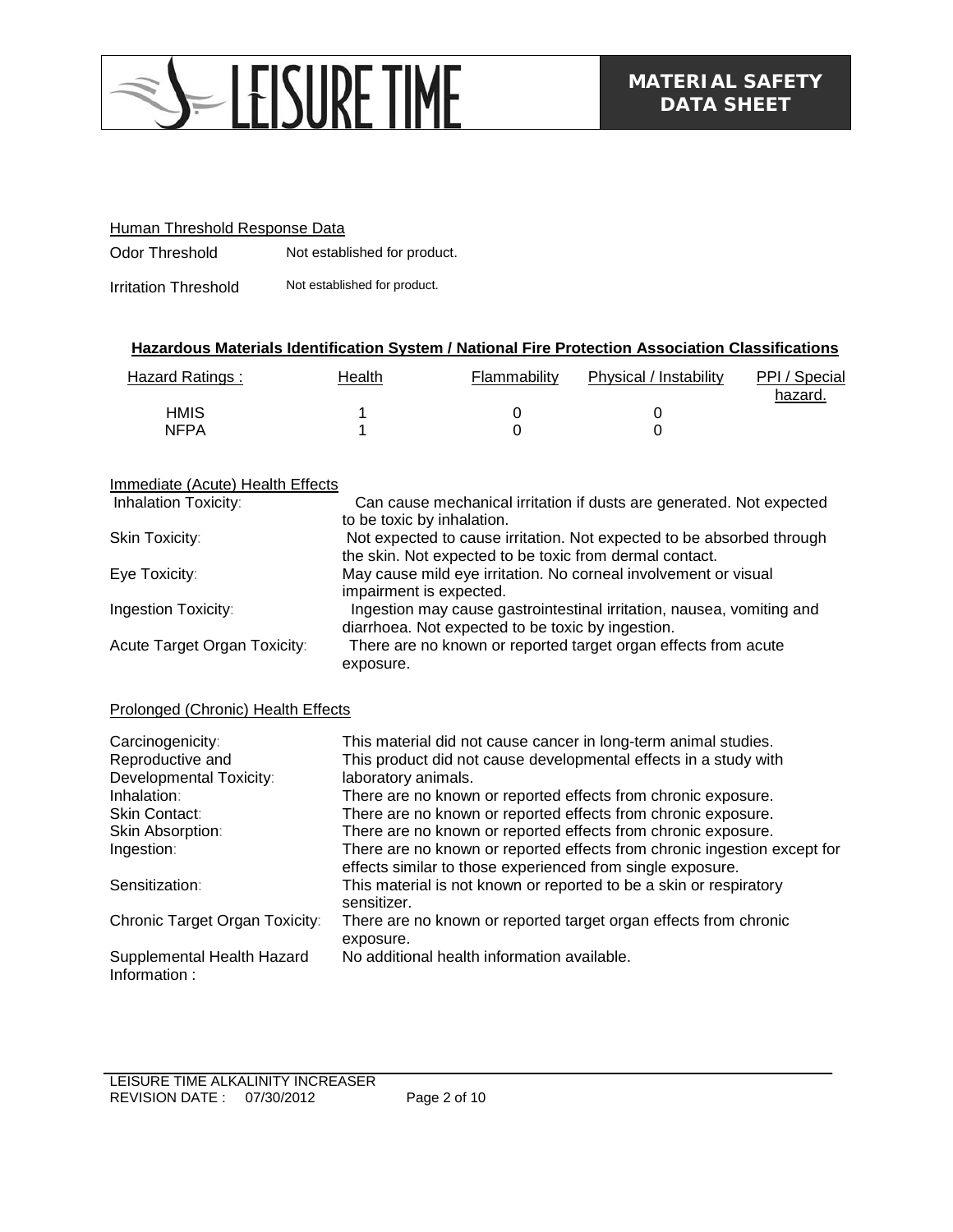

### **3. COMPOSITION / INFORMATION ON INGREDIENTS**

 $CAS OR CHEMICAL NAME$   $CAS #$   $% RANGE$ 

Sodium Bicarbonate 144-55-8

## **4. FIRST AID MEASURES**

| Inhalation:   | IF INHALED: Remove individual to fresh air. Seek medical attention if breathing<br>becomes difficult or if respiratory irritation develops.                                                   |
|---------------|-----------------------------------------------------------------------------------------------------------------------------------------------------------------------------------------------|
| Skin Contact: | IF ON SKIN: Flush skin with water for 15 minutes. Take off all contaminated<br>clothing. Seek medical attention if irritation develops.                                                       |
| Eye Contact:  | IF IN EYES: Immediately flush eyes with plenty of water for at least 15 minutes.                                                                                                              |
| Ingestion:    | Seek medical attention immediately.<br>IF SWALLOWED: Immediately drink water to dilute. Seek medical attention if<br>symptoms develop. Never give anything by mouth to an unconscious person. |

## **5. FIRE FIGHTING MEASURES**

Flammability Summary (OSHA): The product is not flammable., Not combustible., The substance or mixture is not classified as pyrophoric., Not explosive Flammable Properties Fire / Explosion Hazards: Will not burn Extinguishing Media: Use extinguishing measures that are appropriate to local circumstances and the surrounding environment. Fire Fighting Instructions: Use water spray to cool unopened containers. In case of fire, use normal fire-fighting equipment and the personal protective equipment recommended in Section 8 to include a NIOSH approved self-contained breathing apparatus.

## **6. ACCIDENTAL RELEASE MEASURES**

| Personal Protection for Emergency<br>Situations:                 | Use the personal protective equipment recommended in Section 8<br>and a NIOSH approved self-contained breathing apparatus. |
|------------------------------------------------------------------|----------------------------------------------------------------------------------------------------------------------------|
| <b>Spill Mitigation Procedures</b><br>Air Release:               | not applicable                                                                                                             |
| LEISURE TIME ALKALINITY INCREASER<br>REVISION DATE: $07/30/2012$ | Page 3 of 10                                                                                                               |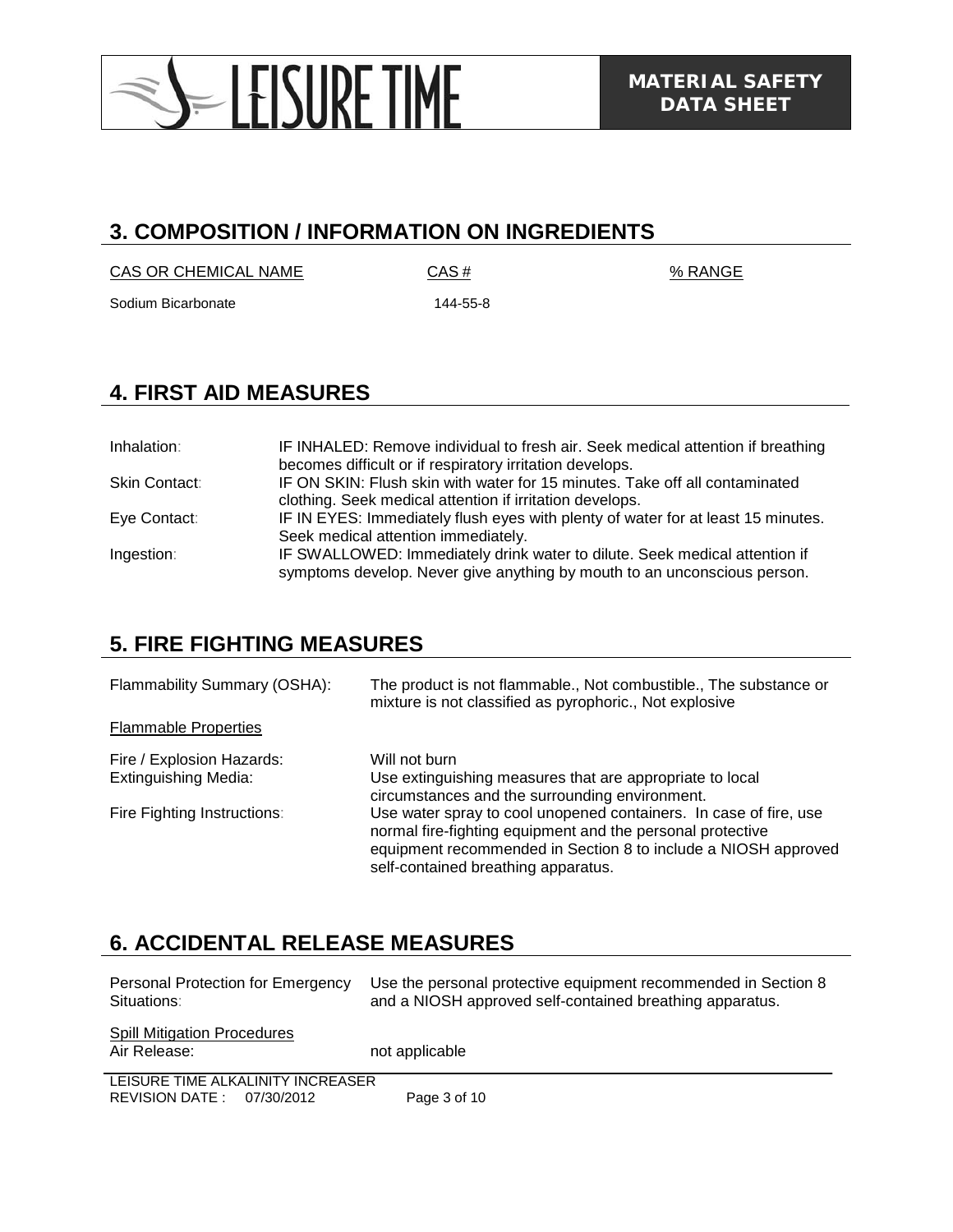# -LEISURE TIME

Water Release: Notify all downstream users of possible contamination. Divert water flow around spill if possible and safe to do so. Land Release: Sweep up and shovel into suitable containers for disposal.Avoid creating dust.Do not place spill materials back in their original containers. Additional Spill Information : Prevent further leakage or spillage if safe to do so. Use personal protective equipment as required. Evacuate personnel to safe areas.

## **7. HANDLING AND STORAGE**

Handling: Do not take internally. Avoid contact with skin, eyes and clothing. If in eyes or on skin, rinse well with water. Avoid breathing dust. Storage: Store in a cool, dry and well ventilated place. Isolate from incompatible materials. Shelf Life Limitations: Do not store at temperatures above: Refer to Section 10, "Incompatible Materials." Do Not Store At temperatures Above: 85 DEG°C / 185 DEG°F Do not store at temperatures above:

## **8. EXPOSURE CONTROLS / PERSONAL PROTECTION**

| Ventilation:                                    |                                     | Otherwise use general exhaust ventilation. | Local exhaust ventilation is recommended if significant dusting occurs. |
|-------------------------------------------------|-------------------------------------|--------------------------------------------|-------------------------------------------------------------------------|
| Protective Equipment for Routine Use of Product |                                     |                                            |                                                                         |
| <b>Respiratory Protection:</b>                  | NIOSH approved N95 dust respirator. |                                            | Respiratory protection not normally needed., If dusting occurs, wear a  |
| Skin Protection:                                | Impervious gloves                   |                                            |                                                                         |
| Eye Protection:                                 | Safety glasses with side-shields    |                                            |                                                                         |
| Protective Clothing Type:                       | impervious clothing                 |                                            |                                                                         |
| <b>Exposure Limit Data</b>                      |                                     |                                            |                                                                         |
| <b>CHEMICAL NAME</b>                            | CAS#                                | Name of Limit                              | Exposure                                                                |
| No Data Found                                   |                                     |                                            |                                                                         |
|                                                 |                                     |                                            |                                                                         |

## **9. PHYSICAL AND CHEMICAL PROPERTIES**

| <b>Physical State:</b>            | solid        |
|-----------------------------------|--------------|
| Form                              | No data.     |
| Color:                            | No data.     |
| LEISURE TIME ALKALINITY INCREASER |              |
| REVISION DATE: 07/30/2012         | Page 4 of 10 |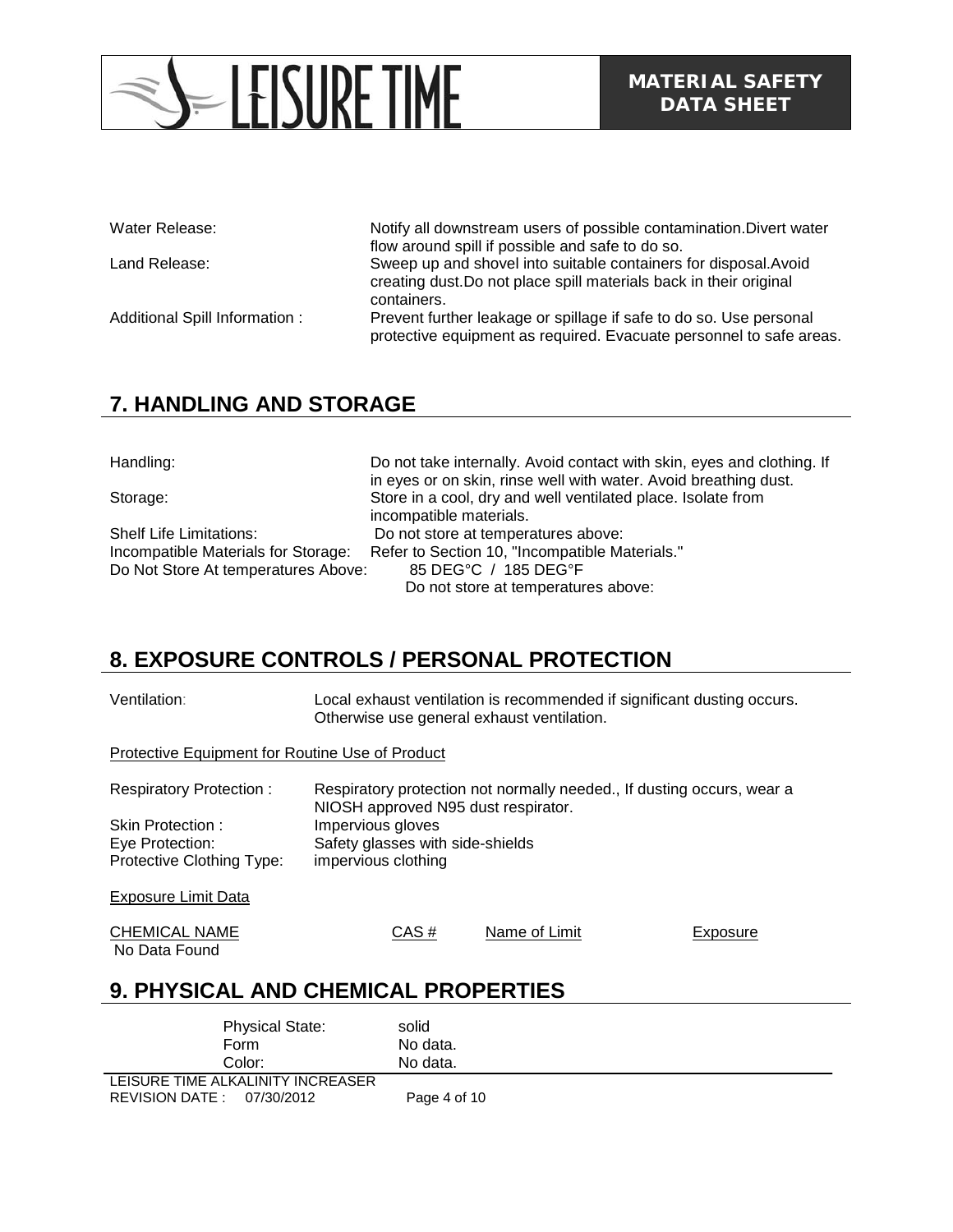# **ELEISURE TIME**

| Odor:<br>Molecular Weight:<br>Specific Gravity:<br>pH :                                                     | No data.<br>84 Gm<br>no data available<br>8.5                                                  |
|-------------------------------------------------------------------------------------------------------------|------------------------------------------------------------------------------------------------|
| <b>Boiling Point:</b>                                                                                       | 10 g/l (as aqueous solution)                                                                   |
| Freezing Point:                                                                                             | not applicable                                                                                 |
|                                                                                                             | no data available                                                                              |
| <b>Melting Point:</b>                                                                                       | no data available                                                                              |
| Density:                                                                                                    | 0.993 g/cm3                                                                                    |
| <b>Bulk Density:</b><br>Vapor Pressure:<br>Vapor Density:<br>Viscosity:<br>Solubility in Water:             | no data available<br>not applicable<br>not applicable<br>not applicable<br>$95$ g/l<br>20 °C   |
| Partition coefficient n-<br>octanol/water:                                                                  | Not applicable                                                                                 |
| <b>Evaporation Rate:</b><br>Oxidizing:<br>Volatiles, % by vol.:<br><b>VOC Content</b><br><b>HAP Content</b> | not applicable<br>None established<br>no data available<br>no data available<br>Not applicable |

## **10. STABILITY AND REACTIVITY**

Stability and Reactivity Summary: Stable under normal conditions. Conditions to Avoid: Heat. Chemical Incompatibility: Acids<br>
Hazardous Decomposition Products: Carbon dioxide (CO2) Hazardous Decomposition Products: Carbon differential Decomposition Temperature: Decomposition Temperature:

## **11. TOXICOLOGICAL INFORMATION**

Component Animal Toxicology Oral LD50 value:<br>Sodium Bicarbonate  $LDS0 > 5,000$  mg/kg Rat

Component Animal Toxicology

LEISURE TIME ALKALINITY INCREASER REVISION DATE : 07/30/2012 Page 5 of 10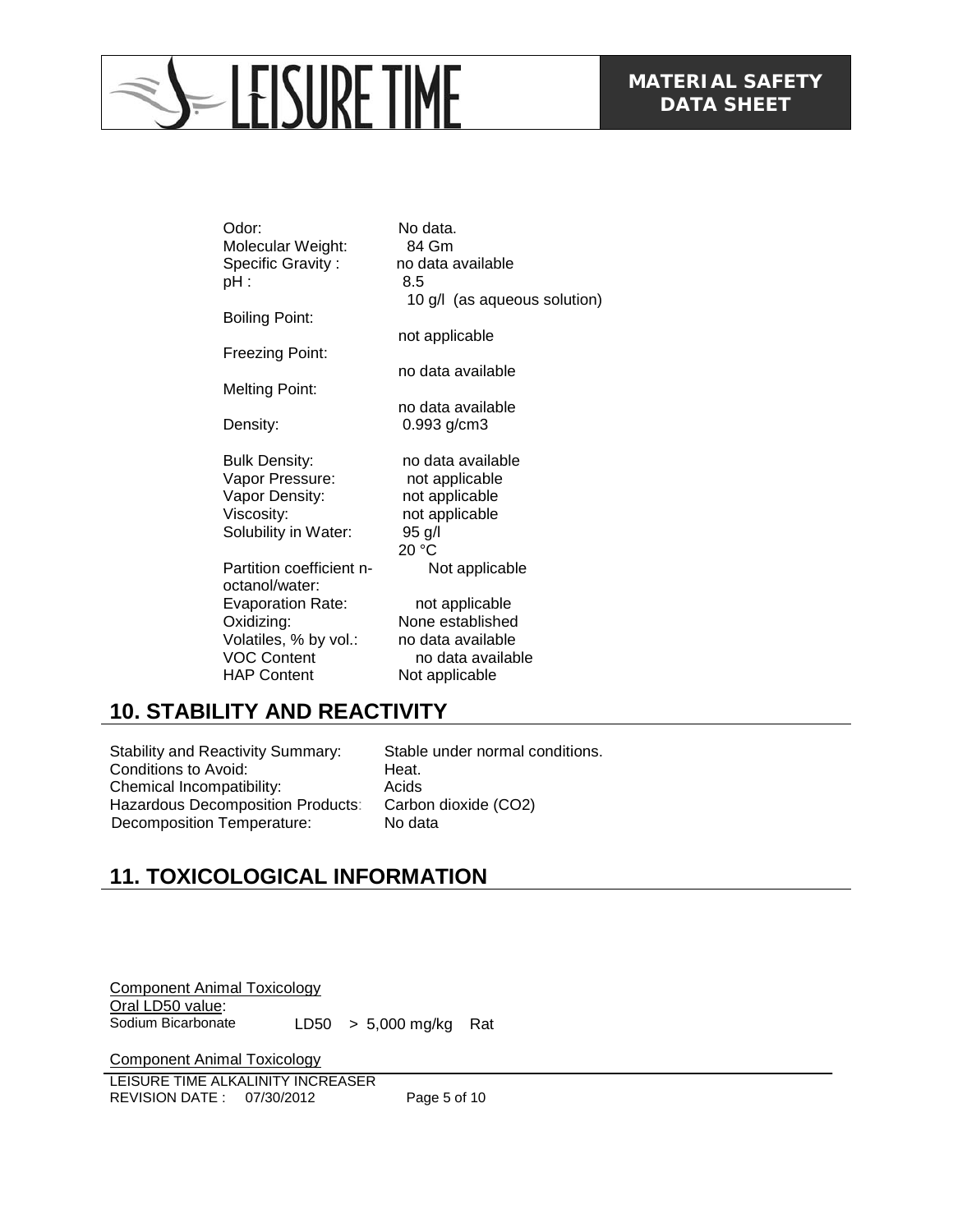# S-LEISURE TIME

| Dermal LD50 value: |                             |  |
|--------------------|-----------------------------|--|
| Sodium Bicarbonate | LD50 $>$ 2,000 mg/kg Rabbit |  |

| <b>Component Animal Toxicology</b>                                |                                                                                                                                            |
|-------------------------------------------------------------------|--------------------------------------------------------------------------------------------------------------------------------------------|
| Inhalation LC50 value:<br>Sodium Bicarbonate                      | Inhalation LC50 4 h (Whole-body) $> 4.74$ MG/L<br>Rat                                                                                      |
| <b>Product Animal Toxicity</b><br>Oral LD50 value:                | $> 5,000$ mg/kg<br>LD50<br>rat                                                                                                             |
| Dermal LD50 value:<br>Inhalation LC50<br>value:                   | $LD50 > 2,000$ mg/kg<br>rabbit<br>LC50 4 h (Whole-body) > $4.74$ mg/l<br>rat                                                               |
| Skin Irritation:<br>Eye Irritation:<br><b>Skin Sensitization:</b> | Not expected to cause irritation.<br>This material is expected to be slightly irritating.<br>Not believed to be sensitising to skin.       |
| Acute Toxicity:<br>Subchronic / Chronic<br>Toxicity:              | There are no known or reported target organ effects from acute exposure.<br>Not known or reported to cause subchronic or chronic toxicity. |
| Reproductive and<br>Developmental Toxicity:                       | This product did not cause developmental effects in a study with laboratory<br>animals.                                                    |
| Sodium Bicarbonate                                                | This product did not cause developmental effects in a<br>study with laboratory animals.                                                    |
| Mutagenicity:<br>Sodium Bicarbonate                               | This chemical has been tested and was shown to be non-mutagenic.<br>This chemical has been tested and was shown to be<br>non-mutagenic.    |

Carcinogenicity: This material did not cause cancer in long-term animal studies. This material did not cause cancer in long-term animal studies.

### **12. ECOLOGICAL INFORMATION**

Overview: Practically non- toxic to fish and other aquatic organisms.

| Ecological Toxicity Values for: Sodium Bicarbonate |  |  |                                                                                                                                       |  |  |
|----------------------------------------------------|--|--|---------------------------------------------------------------------------------------------------------------------------------------|--|--|
| Bluegill sunfish                                   |  |  | Bluegill sunfish - (measured, flow-through) 96 h LC50 = $7,100 \text{ mg/l}$<br>- (nominal, static). 96 h LC50 = $8,600 \text{ mg/l}$ |  |  |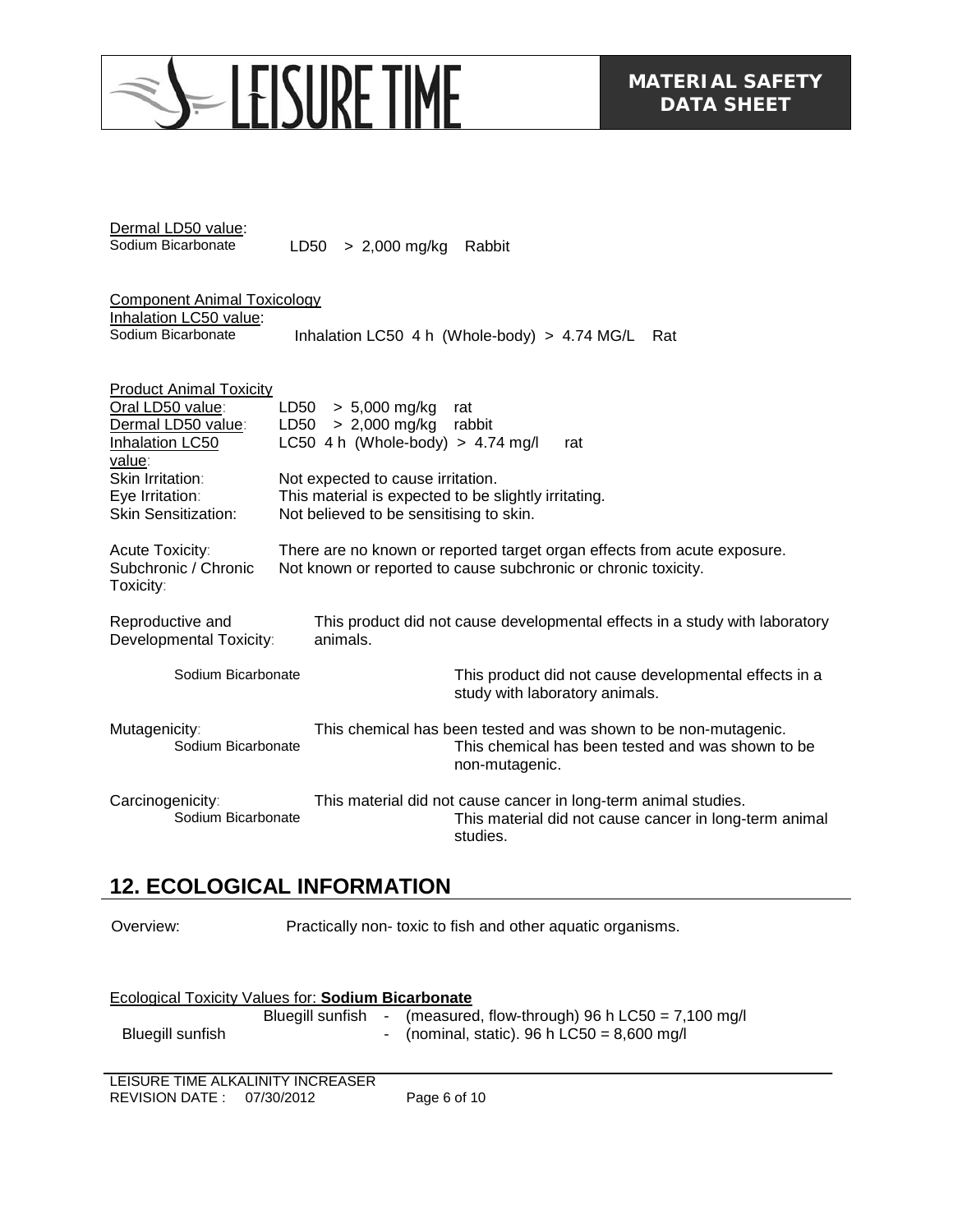# $=$  LEISURE TIME

| Rainbow trout (Oncorhynchus |  | - (measured, flow-through) 96 h $LC50 = 7,700$ mg/l           |
|-----------------------------|--|---------------------------------------------------------------|
| mykiss)                     |  |                                                               |
| Mosquito fish               |  | - (nominal, static). 96 h $LC50 = 7,550$ mg/l                 |
| Daphnia magna,              |  | - (measured, flow-through) 48 h LC50= 4,100 mg/l              |
| Daphnia magna,              |  | - (nominal, static). $48 h$ EC50= 1,640 mg/l                  |
| Ceriodaphnia dubia          |  | - (nominal, static). $48 h$ LC50= 1,075 mg/l                  |
| Daphnia magna,              |  | - (static, renewal) 21 day EC50 (chronic toxicity) > 576 mg/l |

## **13. DISPOSAL CONSIDERATIONS**

**CARE MUST BE TAKEN TO PREVENT ENVIRONMENTAL CONTAMINATION FROM THE USE OF THE MATERIAL. THE USER OF THE MATERIAL HAS THE RESPONSIBILITY TO DISPOSE OF UNUSED MATERIAL, RESIDUES AND CONTAINERS IN COMPLIANCE WITH ALL RELEVANT LOCAL, STATE AND FEDERAL LAWS AND REGULATIONS REGARDING TREATMENT, STORAGE AND DISPOSAL FOR HAZARDOUS AND NONHAZARDOUS WASTES.** 

Waste Disposal Summary : If this product becomes a waste, it DOES NOT meet the criteria of a hazardous waste as defined under 40 CFR 261, in that it does not exhibit the characteristics of hazardous waste of Subpart C, nor is it listed as a hazardous waste under Subpart D.As a nonhazardous solid waste it should be disposed of in accordance with local, state and federal regulations.

Potential US EPA Waste Codes : not applicable

#### **14. TRANSPORT INFORMATION**

Land (US DOT): Not Regulated NOT REGULATED AS A DOT HAZARDOUS MATERIAL Water (IMDG): NOT REGULATED AS A HAZARDOUS MATERIAL, Marine Pollutant: No

Air (IATA): NOT REGULATED AS A HAZARDOUS MATERIAL, Emergency Response Guide Number: Not applicable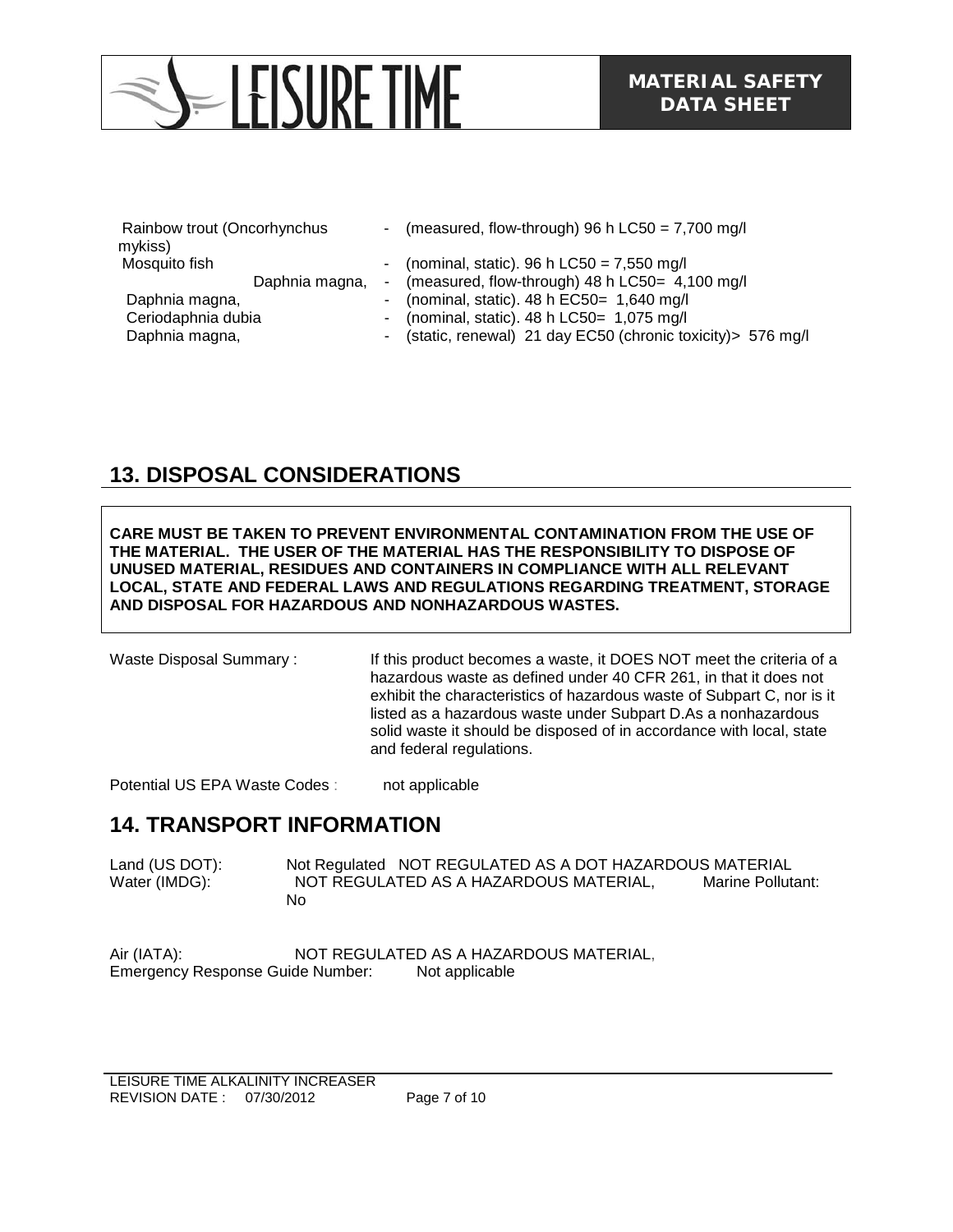

### **15. REGULATORY INFORMATION**

#### **UNITED STATES:**

EPA Pesticide Registration Number: None established

Toxic Substances Control Act (TSCA): The components of this product are listed on the TSCA Inventory of Existing Chemical Substances.

FIFRA Listing of Pesticide Chemicals (40 CFR 180):

Not registered in the US under FIFRA.

None established

#### **Superfund Amendments and Reauthorization Act (SARA) Title III:**

Hazard Categories Sections 311 / 312 (40 CFR 370.2):

| Health   | Immediate (Acute) Health Hazard |
|----------|---------------------------------|
| Physical | None                            |

#### **Emergency Planning & Community Right to Know (40 CFR 355, App. A):**

#### **Extremely Hazardous Substance Section 302 - Threshold Planning Quantity:**

ZUS\_SAR302 TPQ (threshold planning quantity)

#### **Reportable Quantity (49 CFR 172.101, Appendix):**

ZUS\_CERCLA Reportable quantity None established ZUS\_SAR302 Reportable quantity None established

#### **Supplier Notification Requirements (40 CFR 372.45), 313 Reportable Components**

ZUS\_SAR313 De minimis concentration None established

**Clean Air Act Toxic ARP Section 112r:** None established

**Clean Air Act Socmi:** HON SOC None established

**Clean Air Act VOC Section 111:** CAA 111 None established

**Clean Air Act Haz. Air Pollutants Section 112:** ZUS\_CAAHAP None established

ZUS\_CAAHRP None established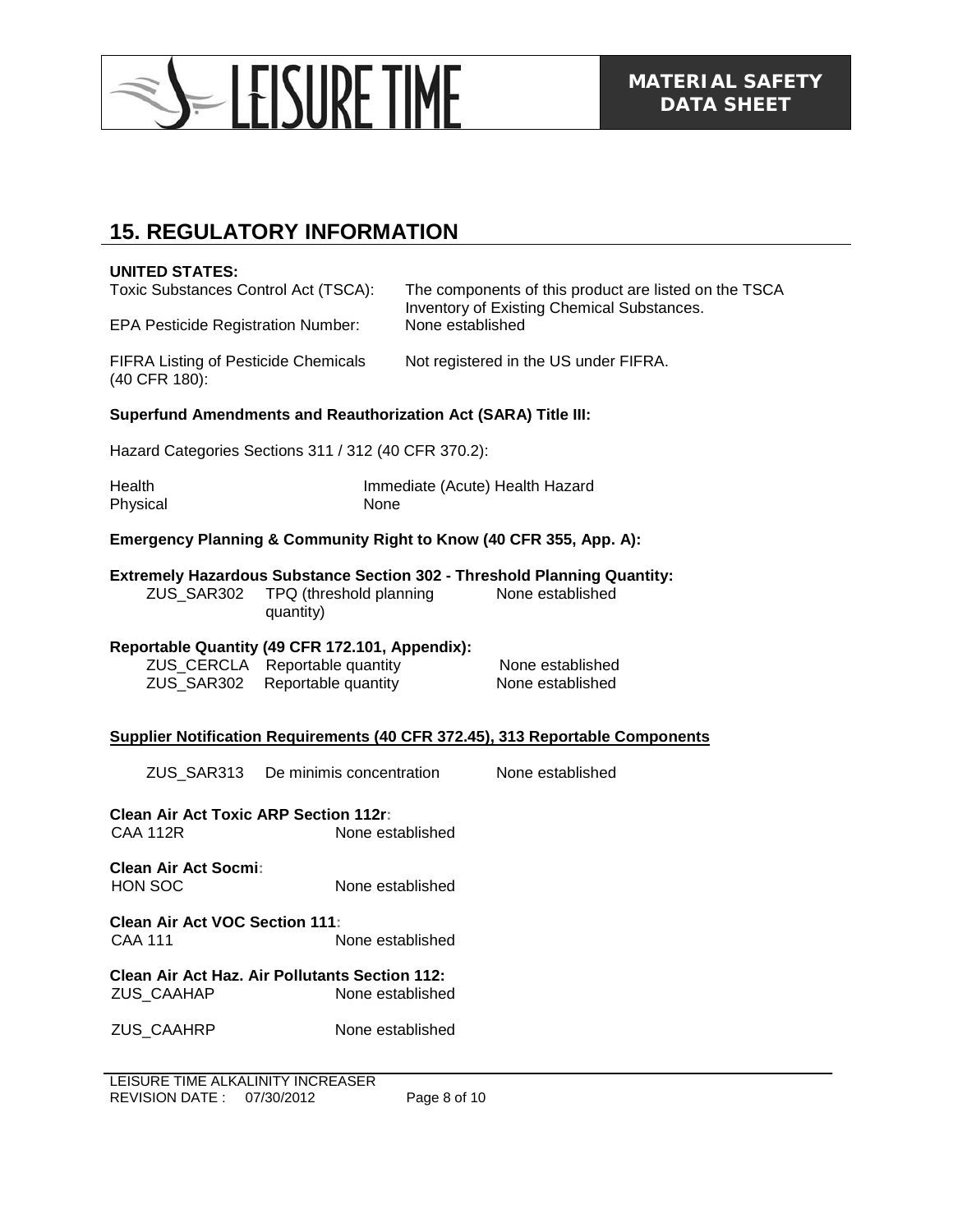

| CAA AP                                                       | None established      |  |  |
|--------------------------------------------------------------|-----------------------|--|--|
| <b>State Right-to-Know Regulations Status of Ingredients</b> |                       |  |  |
| Pennsylvania:                                                |                       |  |  |
| $CAS \; \overline{\#}$                                       | <b>COMPONENT NAME</b> |  |  |
| ZUSPA_RTK                                                    | None established      |  |  |
|                                                              |                       |  |  |
| New Jersey:                                                  |                       |  |  |
| CAS#                                                         | <b>COMPONENT NAME</b> |  |  |
| ZUSNJ_RTK                                                    | None established      |  |  |
|                                                              |                       |  |  |
|                                                              |                       |  |  |
| <b>Massachusetts:</b>                                        |                       |  |  |
| CAS#                                                         | <b>COMPONENT NAME</b> |  |  |
|                                                              | None established      |  |  |
| ZUSMA RTK                                                    |                       |  |  |
|                                                              |                       |  |  |
| <b>California Proposition 65:</b>                            |                       |  |  |
| CAS#                                                         | <b>COMPONENT NAME</b> |  |  |
|                                                              |                       |  |  |
|                                                              | None established      |  |  |
| ZUSCA_P65                                                    |                       |  |  |
|                                                              |                       |  |  |
| <b>WHMIS Hazard Classification:</b>                          |                       |  |  |

#### **16. OTHER INFORMATION**

| MSDS REVISION STATUS :   |                         |
|--------------------------|-------------------------|
| <b>SECTIONS REVISED:</b> |                         |
| Major References :       | Available upon request. |

THIS MATERIAL SAFETY DATA SHEET (MSDS) HAS BEEN PREPARED IN COMPLIANCE WITH THE FEDERAL OSHA HAZARD COMMUNICATION STANDARD, 29 CFR 1910.1200. THE INFORMATION IN THIS MSDS SHOULD BE PROVIDED TO ALL WHO WILL USE, HANDLE, STORE, TRANSPORT, OR OTHERWISE BE EXPOSED TO THIS PRODUCT. THIS INFORMATION HAS BEEN PREPARED FOR THE GUIDANCE OF PLANT ENGINEERING, OPERATIONS AND MANAGEMENT AND FOR PERSONS WORKING WITH OR HANDLING THIS PRODUCT. ARCH CHEMICALS BELIEVES THIS INFORMATION TO BE RELIABLE AND UP TO DATE AS OF THE DATE OF PUBLICATION BUT, MAKES NO WARRANTY THAT IT IS. ADDITIONALLY, IF THIS MSDS IS MORE THAN THREE YEARS OLD, YOU SHOULD CONTACT ARCH CHEMICALS MSDS CONTROL AT THE PHONE NUMBER ON THE FRONT PAGE TO MAKE CERTAIN THAT THIS DOCUMENT IS CURRENT. .

LEISURE TIME ALKALINITY INCREASER REVISION DATE : 07/30/2012 Page 9 of 10